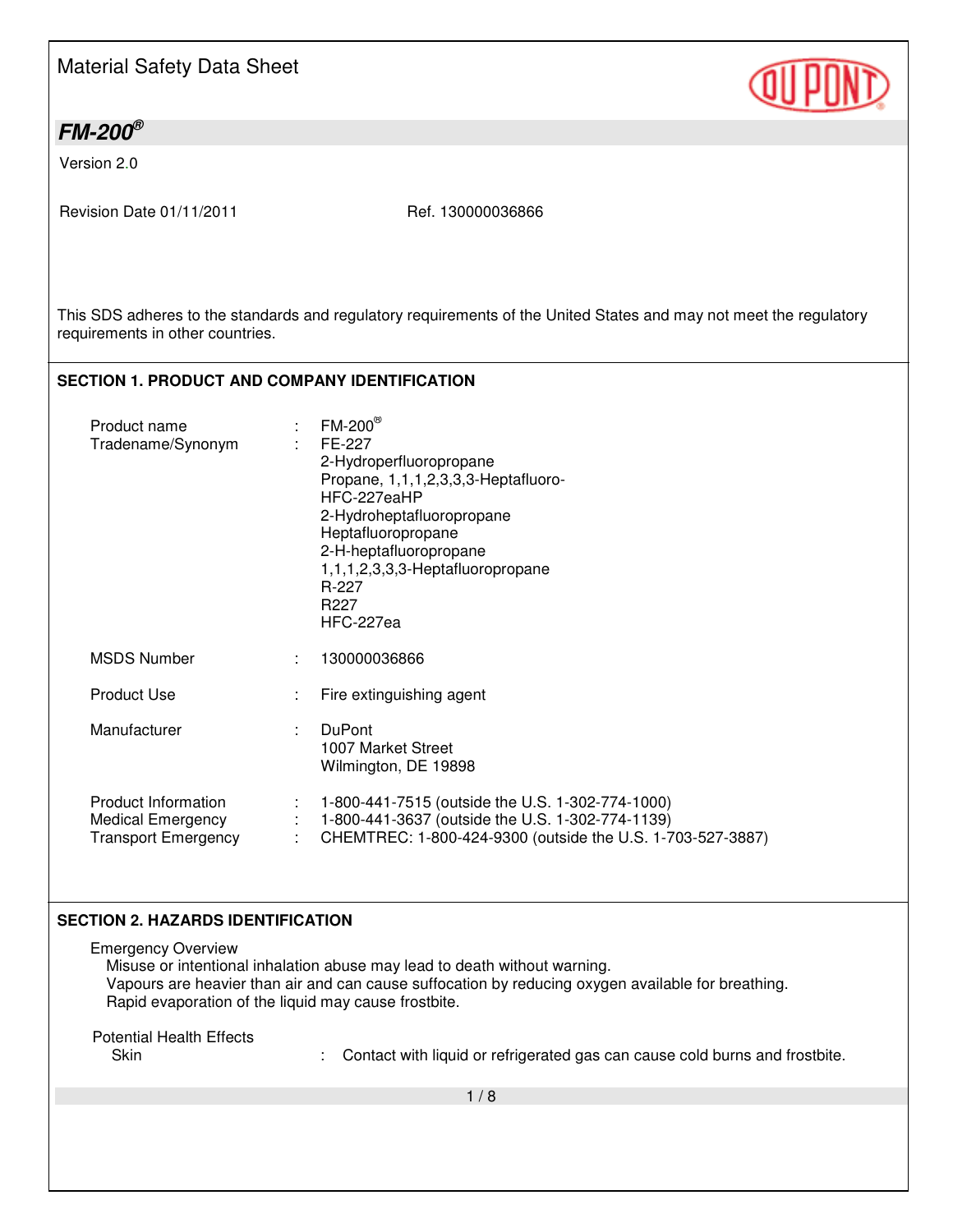| <b>Material Safety Data Sheet</b>                                                                                   |                                                                                                               |                                                                                                                                                                                                                                                                                                                                                                                                                                                        |               |
|---------------------------------------------------------------------------------------------------------------------|---------------------------------------------------------------------------------------------------------------|--------------------------------------------------------------------------------------------------------------------------------------------------------------------------------------------------------------------------------------------------------------------------------------------------------------------------------------------------------------------------------------------------------------------------------------------------------|---------------|
| $FM-200^\circ$                                                                                                      |                                                                                                               |                                                                                                                                                                                                                                                                                                                                                                                                                                                        |               |
| Version 2.0                                                                                                         |                                                                                                               |                                                                                                                                                                                                                                                                                                                                                                                                                                                        |               |
| Revision Date 01/11/2011                                                                                            | Ref. 130000036866                                                                                             |                                                                                                                                                                                                                                                                                                                                                                                                                                                        |               |
| Eyes                                                                                                                |                                                                                                               | Contact with liquid or refrigerated gas can cause cold burns and frostbite.                                                                                                                                                                                                                                                                                                                                                                            |               |
| Inhalation                                                                                                          | symptoms, due to cardiac effects.<br>fainting, dizziness or weakness.<br>available for breathing.             | Misuse or intentional inhalation abuse may cause death without warning<br>Other symptoms potentially related to misuse or inhalation abuse are:<br>Anaesthetic effects, Light-headedness, dizziness, confusion,<br>incoordination, drowsiness, or unconsciousness, irregular heartbeat with a<br>strange sensation in the chest, heart thumping, apprehension, feeling of<br>Vapours are heavier than air and can cause suffocation by reducing oxygen |               |
| Carcinogenicity<br>IARC, NTP, or OSHA, as a carcinogen.<br><b>SECTION 3. COMPOSITION/INFORMATION ON INGREDIENTS</b> | None of the components present in this material at concentrations equal to or greater than 0.1% are listed by |                                                                                                                                                                                                                                                                                                                                                                                                                                                        |               |
| Component                                                                                                           |                                                                                                               | CAS-No.                                                                                                                                                                                                                                                                                                                                                                                                                                                | Concentration |
| 1,1,1,2,3,3,3-Heptafluoropropane                                                                                    |                                                                                                               | 431-89-0                                                                                                                                                                                                                                                                                                                                                                                                                                               | 100 %         |
| <b>SECTION 4. FIRST AID MEASURES</b>                                                                                |                                                                                                               |                                                                                                                                                                                                                                                                                                                                                                                                                                                        |               |
| Skin contact<br>Eye contact                                                                                         | minutes. Consult a physician if necessary.                                                                    | : Treat for frostbite if necessary by gently warming affected area.<br>: In case of contact, immediately flush eyes with plenty of water for at least 15                                                                                                                                                                                                                                                                                               |               |
| Inhalation                                                                                                          |                                                                                                               | : If inhaled, remove to fresh air. If not breathing, give artificial respiration. If<br>breathing is difficult, give oxygen. Call a physician.                                                                                                                                                                                                                                                                                                         |               |
| Ingestion                                                                                                           |                                                                                                               | Is not considered a potential route of exposure.                                                                                                                                                                                                                                                                                                                                                                                                       |               |
|                                                                                                                     |                                                                                                               | 2/8                                                                                                                                                                                                                                                                                                                                                                                                                                                    |               |
|                                                                                                                     |                                                                                                               |                                                                                                                                                                                                                                                                                                                                                                                                                                                        |               |
|                                                                                                                     |                                                                                                               |                                                                                                                                                                                                                                                                                                                                                                                                                                                        |               |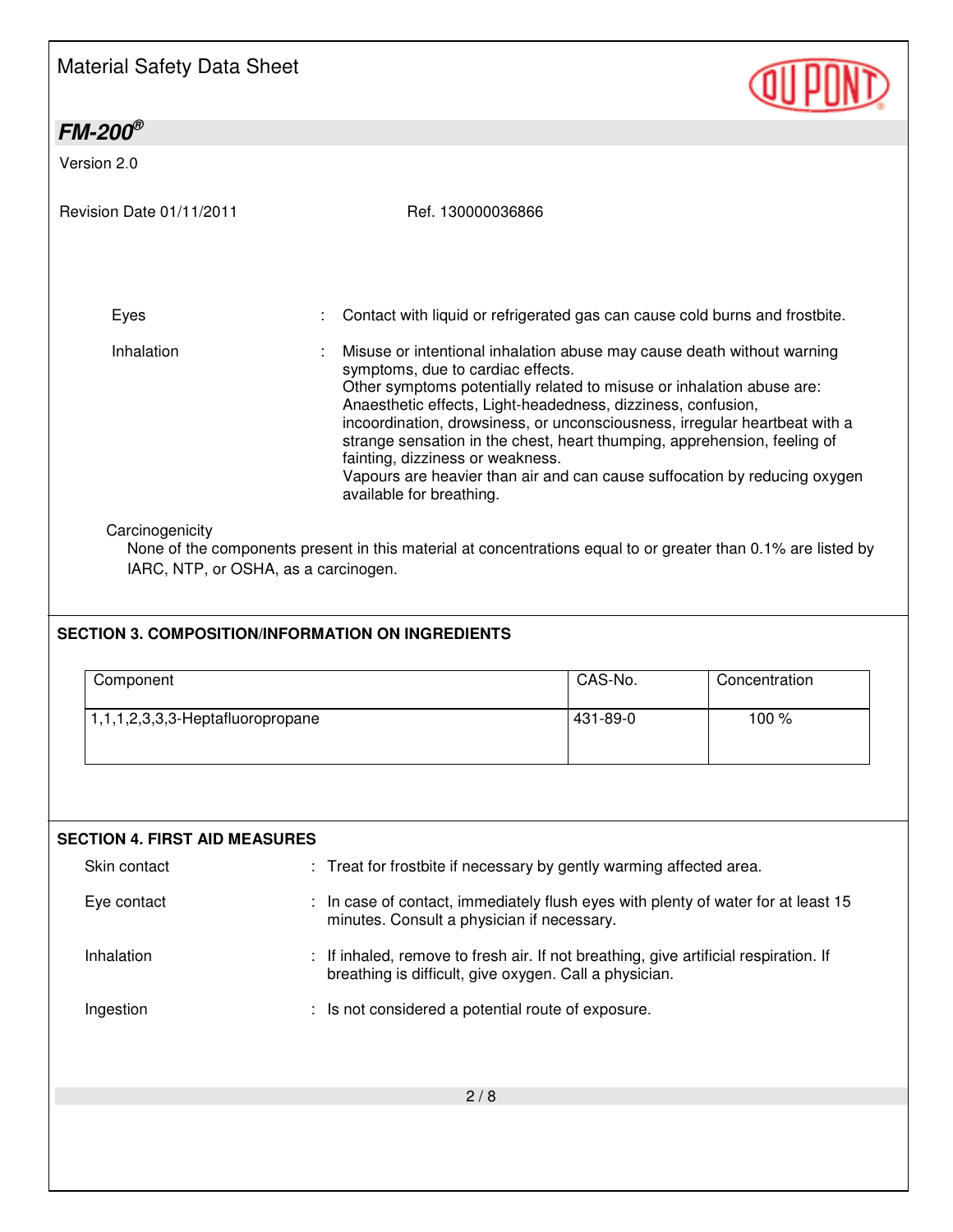# Material Safety Data Sheet

| $FM-200^{\circ}$                                                      |                                                                                                                                                                                                                                                                                                                            |
|-----------------------------------------------------------------------|----------------------------------------------------------------------------------------------------------------------------------------------------------------------------------------------------------------------------------------------------------------------------------------------------------------------------|
| Version 2.0                                                           |                                                                                                                                                                                                                                                                                                                            |
| Revision Date 01/11/2011                                              | Ref. 130000036866                                                                                                                                                                                                                                                                                                          |
| General advice                                                        | : Never give anything by mouth to an unconscious person. When symptoms<br>persist or in all cases of doubt seek medical advice.                                                                                                                                                                                            |
| Notes to physician                                                    | : Because of possible disturbances of cardiac rhythm, catecholamine drugs,<br>such as epinephrine, that may be used in situations of emergency life support<br>should be used with special caution.                                                                                                                        |
| <b>SECTION 5. FIRE-FIGHTING MEASURES</b><br>Fire and Explosion Hazard | : The product is not flammable. Hazardous decomposition products : Hydrogen<br>fluoride, Carbonyl fluoride                                                                                                                                                                                                                 |
|                                                                       |                                                                                                                                                                                                                                                                                                                            |
| Suitable extinguishing media                                          | : This material is a fire extinguishing agent.                                                                                                                                                                                                                                                                             |
| <b>SECTION 6. ACCIDENTAL RELEASE MEASURES</b>                         | up. Use appropriate PERSONAL PROTECTIVE EQUIPMENT during clean-up.                                                                                                                                                                                                                                                         |
| Safeguards (Personnel)                                                | NOTE: Review FIRE FIGHTING MEASURES and HANDLING (PERSONNEL) sections before proceeding with clean-<br>: Evacuate personnel, thoroughly ventilate area, use self-contained breathing<br>apparatus. Keep upwind of leak - evacuate until gas has dispersed.                                                                 |
| Spill Cleanup                                                         | : Ventilate area using forced ventilation, especially low or enclosed places<br>where heavy vapors might collect.                                                                                                                                                                                                          |
|                                                                       |                                                                                                                                                                                                                                                                                                                            |
| <b>SECTION 7. HANDLING AND STORAGE</b><br>Handling (Personnel)        | : Do not breathe gas. Avoid contact with skin, eyes and clothing. Wash hands<br>thoroughly after handling. Wash clothing after use. Decomposition will occur<br>when product comes in contact with open flame or electrical heating<br>elements.<br>Handle in accordance with good industrial hygiene and safety practice. |
| Storage                                                               | : Store in a clean, dry place.                                                                                                                                                                                                                                                                                             |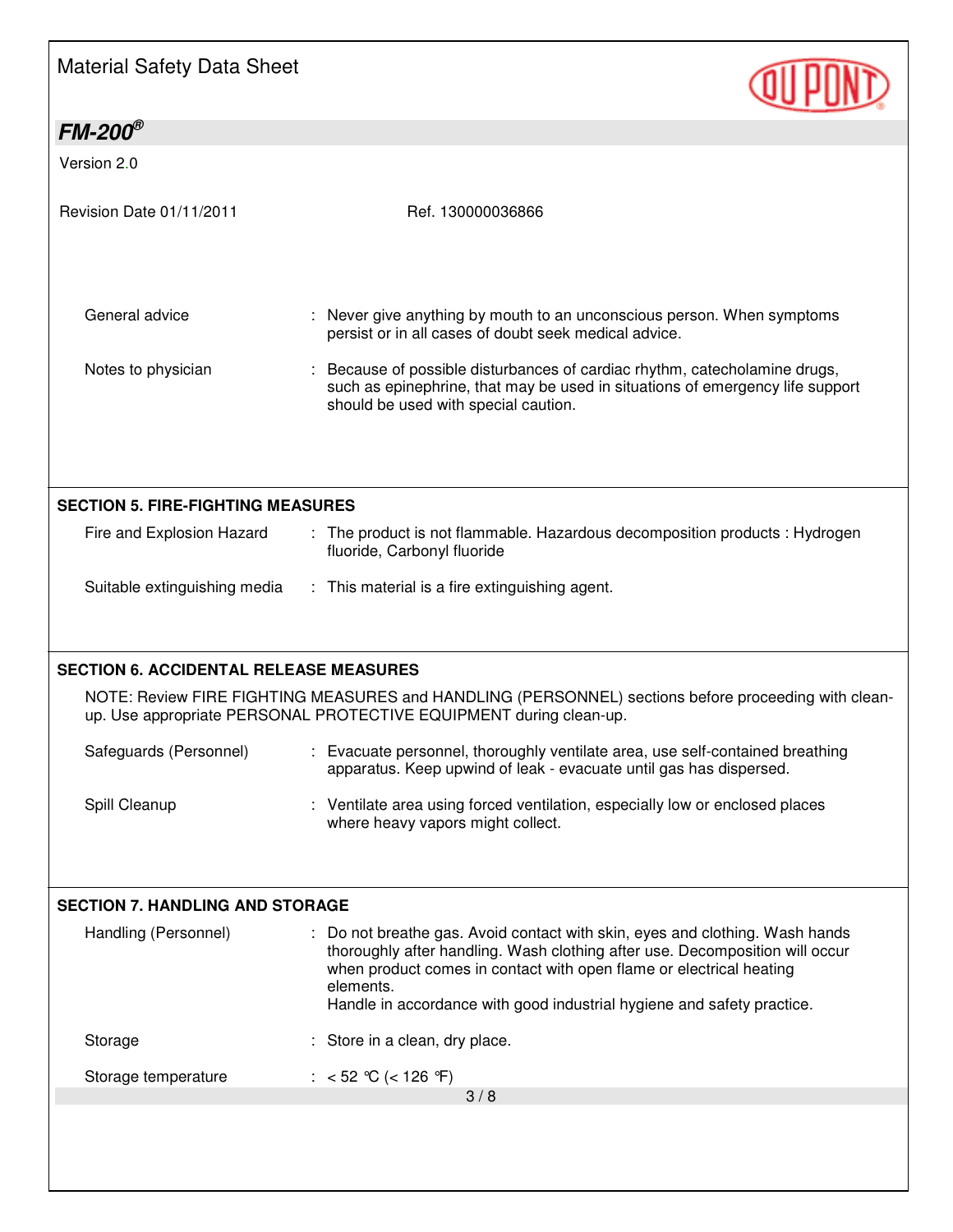| <b>Material Safety Data Sheet</b> |
|-----------------------------------|
|-----------------------------------|

# **QUIPOND**

| $FM-200^\circ$                                                                                          |                                                                                                                                                                                          |
|---------------------------------------------------------------------------------------------------------|------------------------------------------------------------------------------------------------------------------------------------------------------------------------------------------|
| Version 2.0                                                                                             |                                                                                                                                                                                          |
| Revision Date 01/11/2011                                                                                | Ref. 130000036866                                                                                                                                                                        |
| <b>SECTION 8. EXPOSURE CONTROLS/PERSONAL PROTECTION</b>                                                 |                                                                                                                                                                                          |
| Engineering controls                                                                                    | : Use only with adequate ventilation. Keep container tightly closed.                                                                                                                     |
| Personal protective equipment<br>Respiratory protection                                                 | : Wear NIOSH approved respiratory protection as appropriate.                                                                                                                             |
| Hand protection                                                                                         | : Additional protection: Impervious gloves                                                                                                                                               |
| Eye protection                                                                                          | : Wear safety glasses or coverall chemical splash goggles.                                                                                                                               |
| Skin and body protection                                                                                | : Where there is potential for skin contact, have available and wear as<br>appropriate, impervious gloves, apron, pants, jacket, hood and boots.                                         |
| Protective measures                                                                                     | : Self-contained breathing apparatus (SCBA) is required if a large release<br>occurs.                                                                                                    |
| <b>Exposure Guidelines</b><br><b>Exposure Limit Values</b><br>1,1,1,2,3,3,3-Heptafluoropropane<br>AEL * | (DUPONT)<br>1,000 ppm<br>8 & 12 hr. TWA                                                                                                                                                  |
|                                                                                                         | * AEL is DuPont's Acceptable Exposure Limit. Where governmentally imposed occupational exposure limits which<br>are lower than the AEL are in effect, such limits shall take precedence. |
| <b>SECTION 9. PHYSICAL AND CHEMICAL PROPERTIES</b>                                                      |                                                                                                                                                                                          |
| Form<br>Odor<br>Melting point/range<br>Boiling point<br>Vapour Pressure<br>Density                      | : Liquefied gas<br>none<br>-131 ℃ (-204 ℉)<br>: -16.3 ℃ (2.7 °F)<br>: 4,547 hPa at 25 °C (77 °F)<br>: 1.388 g/cm3 at 25 °C (77 °F)<br>(as liquid)                                        |
|                                                                                                         |                                                                                                                                                                                          |
|                                                                                                         | 4/8                                                                                                                                                                                      |
|                                                                                                         |                                                                                                                                                                                          |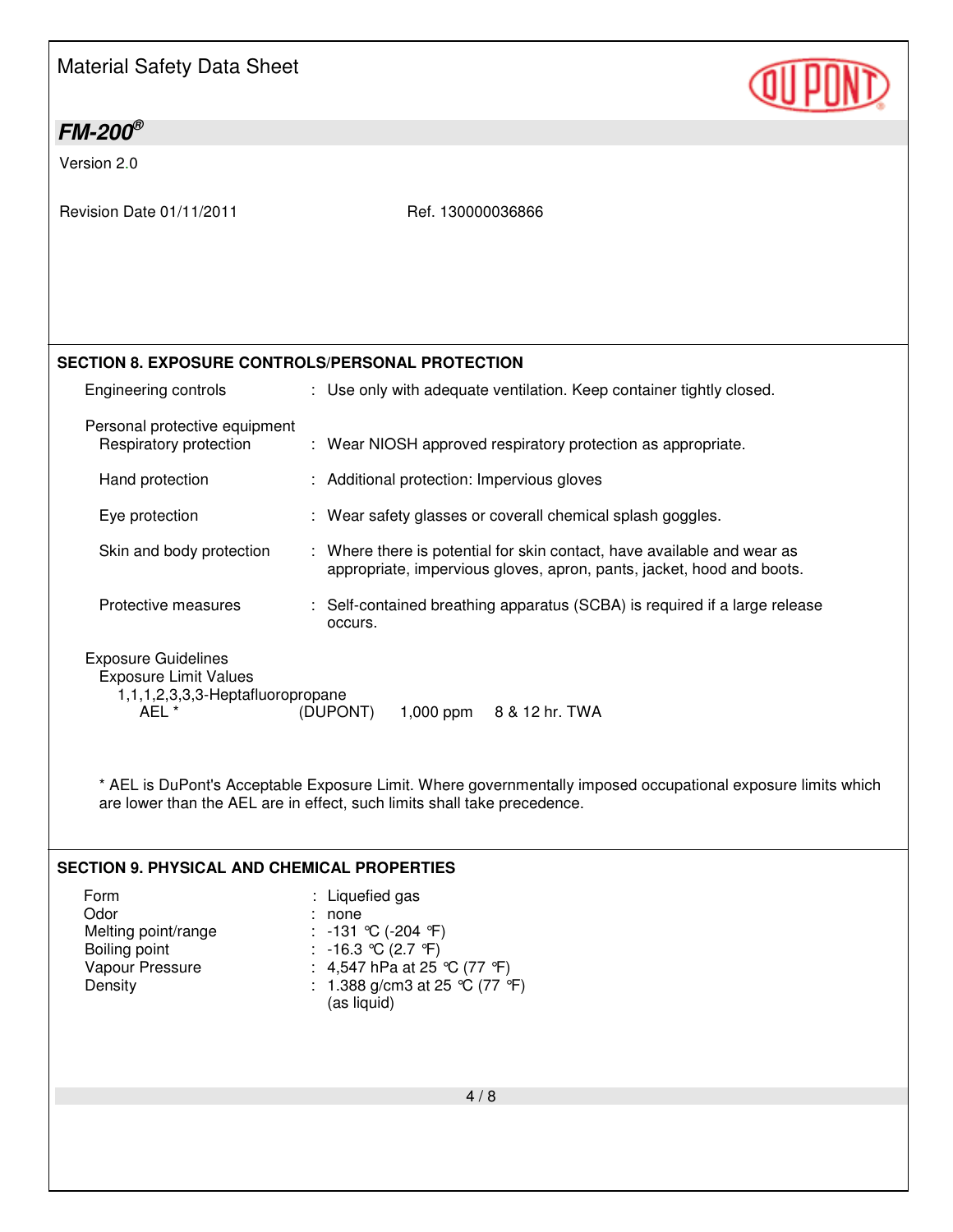| Material Safety Data Sheet |
|----------------------------|
|----------------------------|

## *FM-200®*

Version 2.0

Revision Date 01/11/2011 Ref. 130000036866

### **SECTION 10. STABILITY AND REACTIVITY**

| Conditions to avoid                 | : Stable at normal temperatures and storage conditions.                                                      |  |
|-------------------------------------|--------------------------------------------------------------------------------------------------------------|--|
| Incompatibility                     | : Alkali metals Alkaline earth metals, and, powdered aluminum, or, Zinc                                      |  |
| Hazardous decomposition<br>products | : Hazardous decomposition products, Hydrogen fluoride, Carbonyl fluoride,<br>Carbon monoxide, Carbon dioxide |  |
| Hazardous reactions                 | : Polymerization will not occur.                                                                             |  |

#### **SECTION 11. TOXICOLOGICAL INFORMATION**

## FM-200®

| -200 |                     |    |                                                                                                                                                                |
|------|---------------------|----|----------------------------------------------------------------------------------------------------------------------------------------------------------------|
|      | Inhalation 4 h LC50 | ÷. | > 788698 ppm, rat                                                                                                                                              |
|      | Inhalation          |    | dog<br>Cardiac sensitization                                                                                                                                   |
|      | Dermal              |    | not applicable                                                                                                                                                 |
|      | Oral                |    | not applicable                                                                                                                                                 |
|      | Skin irritation     |    | No skin irritation, Not tested on animals<br>Not expected to cause skin irritation based on expert review of the<br>properties of the substance.               |
|      | Eye irritation      |    | No eye irritation, Not tested on animals<br>Not expected to cause eye irritation based on expert review of the<br>properties of the substance.                 |
|      | Sensitisation       |    | Does not cause skin sensitization., Not tested on animals<br>Not expected to cause sensitization based on expert review of the<br>properties of the substance. |
|      |                     |    | Did not cause sensitization on laboratory animals. There are no<br>reports of human respiratory sensitization.                                                 |
|      |                     |    | 5/8                                                                                                                                                            |
|      |                     |    |                                                                                                                                                                |
|      |                     |    |                                                                                                                                                                |

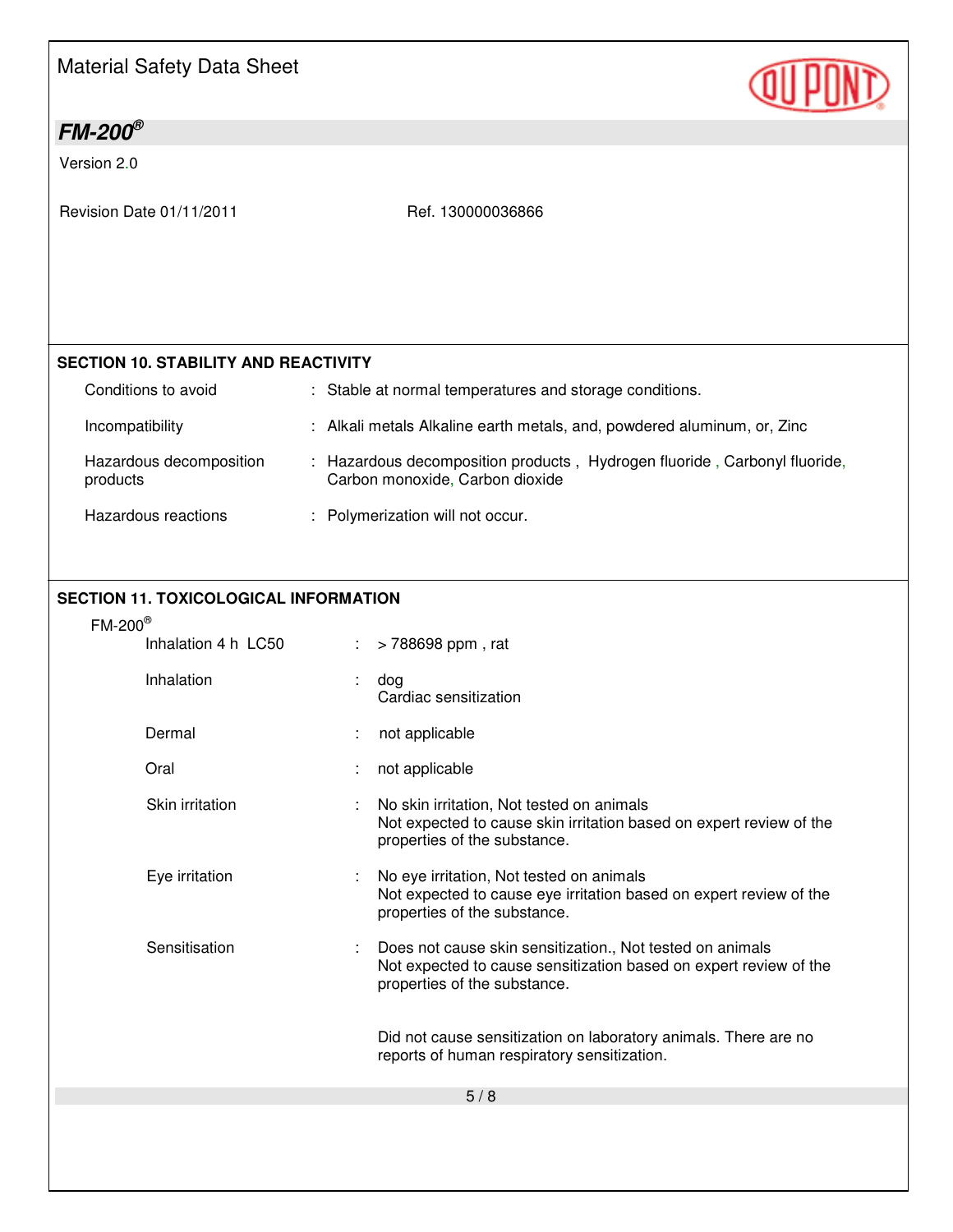# Material Safety Data Sheet

| $FM-200^{\circledS}$                                                 |                                                                                                                                                                    |
|----------------------------------------------------------------------|--------------------------------------------------------------------------------------------------------------------------------------------------------------------|
| Version 2.0                                                          |                                                                                                                                                                    |
| Revision Date 01/11/2011                                             | Ref. 130000036866                                                                                                                                                  |
| Repeated dose toxicity<br>÷                                          | Inhalation<br>rat<br>No toxicologically significant effects were found.                                                                                            |
| Carcinogenicity                                                      | Overall weight of evidence indicates that the substance is not<br>carcinogenic.                                                                                    |
| Mutagenicity                                                         | Did not cause genetic damage in animals.<br>Did not cause genetic damage in cultured mammalian cells.<br>Did not cause genetic damage in cultured bacterial cells. |
| Reproductive toxicity                                                | Animal testing showed no reproductive toxicity.<br>Information given is based on data obtained from similar substances.                                            |
| Teratogenicity                                                       | Animal testing showed no developmental toxicity.                                                                                                                   |
| Further information                                                  | Cardiac sensitisation threshold limit : 730190 mg/m3                                                                                                               |
| <b>SECTION 12. ECOLOGICAL INFORMATION</b><br><b>Aquatic Toxicity</b> |                                                                                                                                                                    |
| $FM-200^{\circledR}$<br>96 h LC50                                    | Danio rerio (zebra fish) > 200 mg/l<br>Information given is based on data obtained from similar substances.                                                        |
| 96 h LC50                                                            | Oncorhynchus mykiss (rainbow trout) > 81.8 mg/l<br>Information given is based on data obtained from similar substances.                                            |
| 72 h EC50                                                            | Pseudokirchneriella subcapitata > 114 mg/l<br>Information given is based on data obtained from similar substances.                                                 |
| 72 h EC50                                                            | Pseudokirchneriella subcapitata > 118 mg/l<br>Information given is based on data obtained from similar substances.                                                 |
| 48 h EC50                                                            | Daphnia magna (Water flea) > 200 mg/l<br>Information given is based on data obtained from similar substances.                                                      |
| 48 h EC50                                                            | Daphnia magna (Water flea) > 97.9 mg/l<br>Information given is based on data obtained from similar substances.                                                     |
| <b>Environmental Fate</b>                                            |                                                                                                                                                                    |
|                                                                      | 6/8                                                                                                                                                                |
|                                                                      |                                                                                                                                                                    |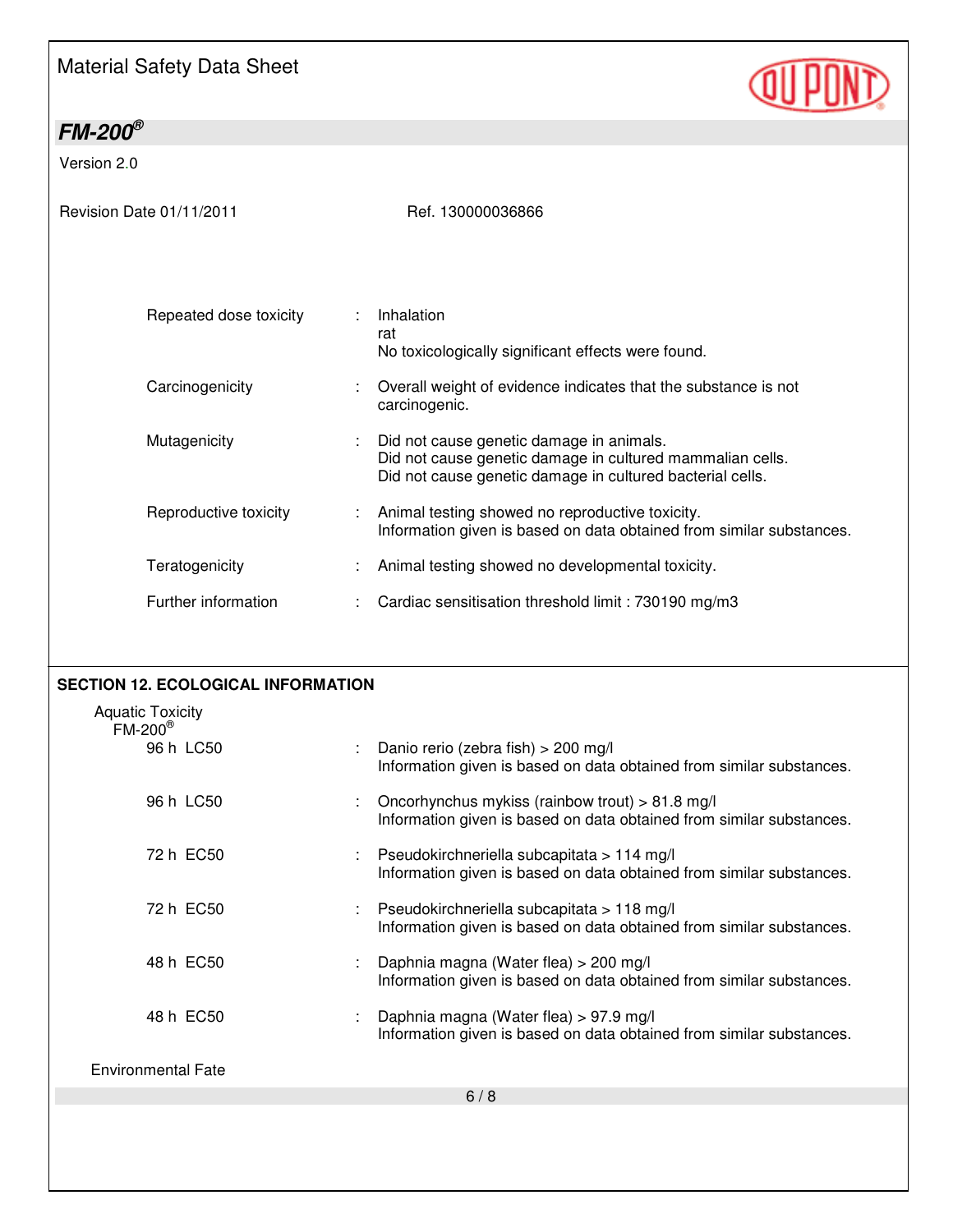# Material Safety Data Sheet

| $FM-200^{\circledast}$                                                                                                                                                                                                                                              |                                                                                                                                                                                   |                                                                     |  |  |  |
|---------------------------------------------------------------------------------------------------------------------------------------------------------------------------------------------------------------------------------------------------------------------|-----------------------------------------------------------------------------------------------------------------------------------------------------------------------------------|---------------------------------------------------------------------|--|--|--|
| Version 2.0                                                                                                                                                                                                                                                         |                                                                                                                                                                                   |                                                                     |  |  |  |
| Revision Date 01/11/2011                                                                                                                                                                                                                                            |                                                                                                                                                                                   | Ref. 130000036866                                                   |  |  |  |
| $FM-200^{\circledR}$                                                                                                                                                                                                                                                | Biodegradability aerobic<br>: 1 % OECD Test Guideline 301<br>Not readily biodegradable.<br>Biodegradability aerobic<br>: 5% OECD Test Guideline 301<br>Not readily biodegradable. |                                                                     |  |  |  |
|                                                                                                                                                                                                                                                                     |                                                                                                                                                                                   |                                                                     |  |  |  |
| <b>SECTION 13. DISPOSAL CONSIDERATIONS</b><br>: Can be used after re-conditioning. Recover by distillation or remove to a<br><b>Waste Disposal</b><br>permitted waste disposal facility. Comply with applicable Federal,<br>State/Provincial and Local Regulations. |                                                                                                                                                                                   |                                                                     |  |  |  |
| <b>Environmental Hazards</b>                                                                                                                                                                                                                                        |                                                                                                                                                                                   | : Empty pressure vessels should be returned to the supplier.        |  |  |  |
|                                                                                                                                                                                                                                                                     |                                                                                                                                                                                   |                                                                     |  |  |  |
|                                                                                                                                                                                                                                                                     | <b>SECTION 14. TRANSPORT INFORMATION</b>                                                                                                                                          |                                                                     |  |  |  |
| <b>DOT</b>                                                                                                                                                                                                                                                          | UN number                                                                                                                                                                         | : 3296                                                              |  |  |  |
| IATA_C                                                                                                                                                                                                                                                              | Proper shipping name<br>Class<br>Labelling No.<br>UN number                                                                                                                       | : Heptafluoropropane<br>: 2.2<br>: 2.2<br>÷<br>3296                 |  |  |  |
|                                                                                                                                                                                                                                                                     | Proper shipping name                                                                                                                                                              | : Heptafluoropropane                                                |  |  |  |
| <b>IMDG</b>                                                                                                                                                                                                                                                         | Class<br>Labelling No.<br>UN number<br>Proper shipping name<br>Class<br>Labelling No.                                                                                             | : 2.2<br>2.2<br>3296<br>Heptafluoropropane<br>÷<br>2.2<br>2.2<br>÷. |  |  |  |
|                                                                                                                                                                                                                                                                     |                                                                                                                                                                                   | 7/8                                                                 |  |  |  |
|                                                                                                                                                                                                                                                                     |                                                                                                                                                                                   |                                                                     |  |  |  |